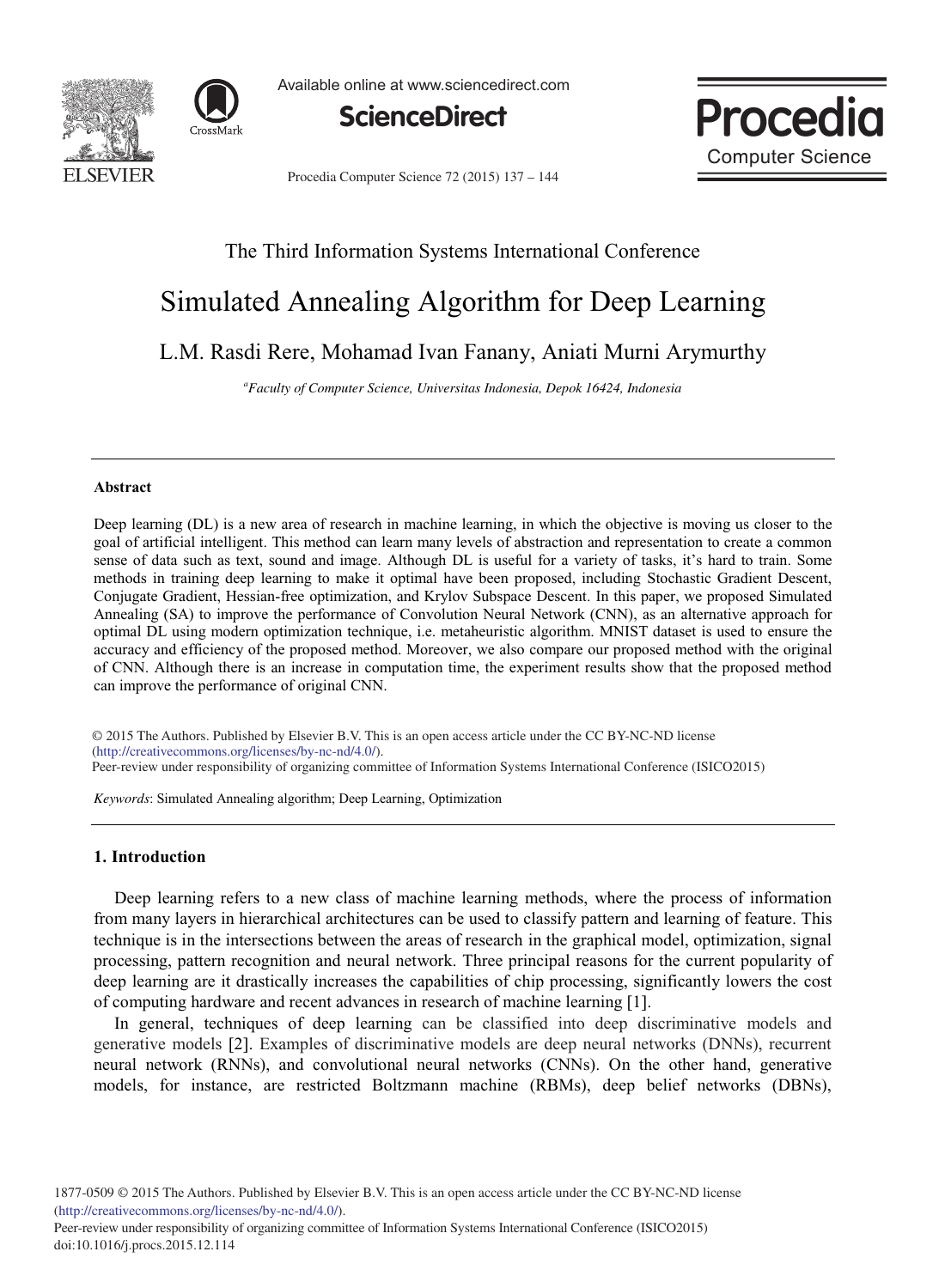regularized autoencoders, and deep Boltzmann machines (DBMs). Among those techniques, CNNs is the focus of this paper. CNNs is a deep supervised-learning while this model is usually efficient to train and test, flexible to construct, and suitable for end-to-end learning of complex system [2].

Although DL has good reputation for solving a variation of learning task, it is not easy to train [3]. The Recent proposal of optimization techniques for training DL used layered wise pre-training [4]. Some examples of the successful methods for training of this technique are Stochastic Gradient Descent, Conjugate gradient, Hessian-free Optimization and Krylov Subspace Descent.

Stochastic Gradient Descent (SGD) is simple to implement and also fast in the process for problems that have many training examples. However, this method needs a lot of manual tunings to optimize its parameters and essential sequential, so that to distribute them using computer clusters or to parallelize them using GPUs is difficult. In contrast, Conjugate Gradient (CG) can distribute the computation across machines and parallelize for computing the gradient on GPU as well as more stable to train and easier to check for convergence. But this method usually is slow, and it can be fast due to the availability of large amounts of RAMs, multicore CPUs, GPU and computer cluster with fast network hardware [5].

Hessian-free optimization (HFO), proposed by J. Marten [6], uses the basis of  $2<sup>nd</sup>$  order optimization approach, the truncated-Newton. HFO has been applied to train deep auto-encoders neural network and able to overcome the under-fitting problem as well as more efficient than pre-training + fine-tuning approach. Krylov Subspace Descent (KSD), proposed by Vinyals [7], is another second order optimization method. Compare to HFO, optimization using KSD has some advantages. First, KSD has greater simplicity and robustness, in which it does not need heuristic to initialize and update the smoothing value. Second, KSD can be applied even if *H* is not positive semi-definite, and third, KSD seems to work better than HFO in both optimization speed and classification performance. However, the weakness of optimization using SGD is more memory required.

In fact, a vast majority of modern optimization techniques are usually heuristic and metaheuristic [8]. These optimization methods are very powerful in solving hard optimization problems, and they have been applied in almost all the main areas of science and engineering as well as industrial application. However, the research of metaheuristic algorithms to optimize DL is rarely conducted. Because of that in this worked, we used metaheuristic algorithm as an alternative approach for optimal performance of DL.

Metaheuristic work for three main purposes: solving the problem faster, solving large problems and obtaining robust algorithms. Moreover, they are flexible, simple to design and also not difficult to implement [9]. The combination of rules and randomness to duplicate natural phenomena usually is employed in metaheuristic algorithms. The phenomena may include biological evolutionary process like Genetic Algorithms (GA), Genetic Programming (GP), Evolution Strategy (ES), and Differential Evolution (DE). Animal behaviors, as an ethology phenomenon, for instance, are Ant Colony Optimization (ACO), Particle Swarm Optimization (PSO), Bacterial Foraging Optimization Algorithms (BFOA) and Bee Colony Optimization (BCO). Examples of physics phenomena are Simulated Annealing (SA), Threshold Accepting method (TA) and Micro canonic Annealing (MA). TA and MA are variants of SA [10]. Another form of metaheuristic, for instance, is Harmony Search method, is inspired by musical phenomena [11].

Metaheuristic algorithms can also be classified into trajectory-based (single-solution) and populationbased [10]. Some of single solution based metaheuristic are SA, TA, MA, Tabu Search (TS), Noising Method (NM), and Guided Local Search (GLS). In case of Population-based metaheuristic, it can be separated into Evolutionary Computation and Swarm Intelligent. The general term of Evolutionary Computation is inspired by the Darwinian principles of nature's capability to evolve living beings well adapted to their environment. Examples of these algorithms are GA, ES, GP, and DE. Furthermore, Swarm Intelligent takes inspiration from the collective behavior of a group of social insect colonies and of other animal societies. Including these methods are ACO, PSO, BFOA, and BCO. Among these algorithms, SA is used in our study.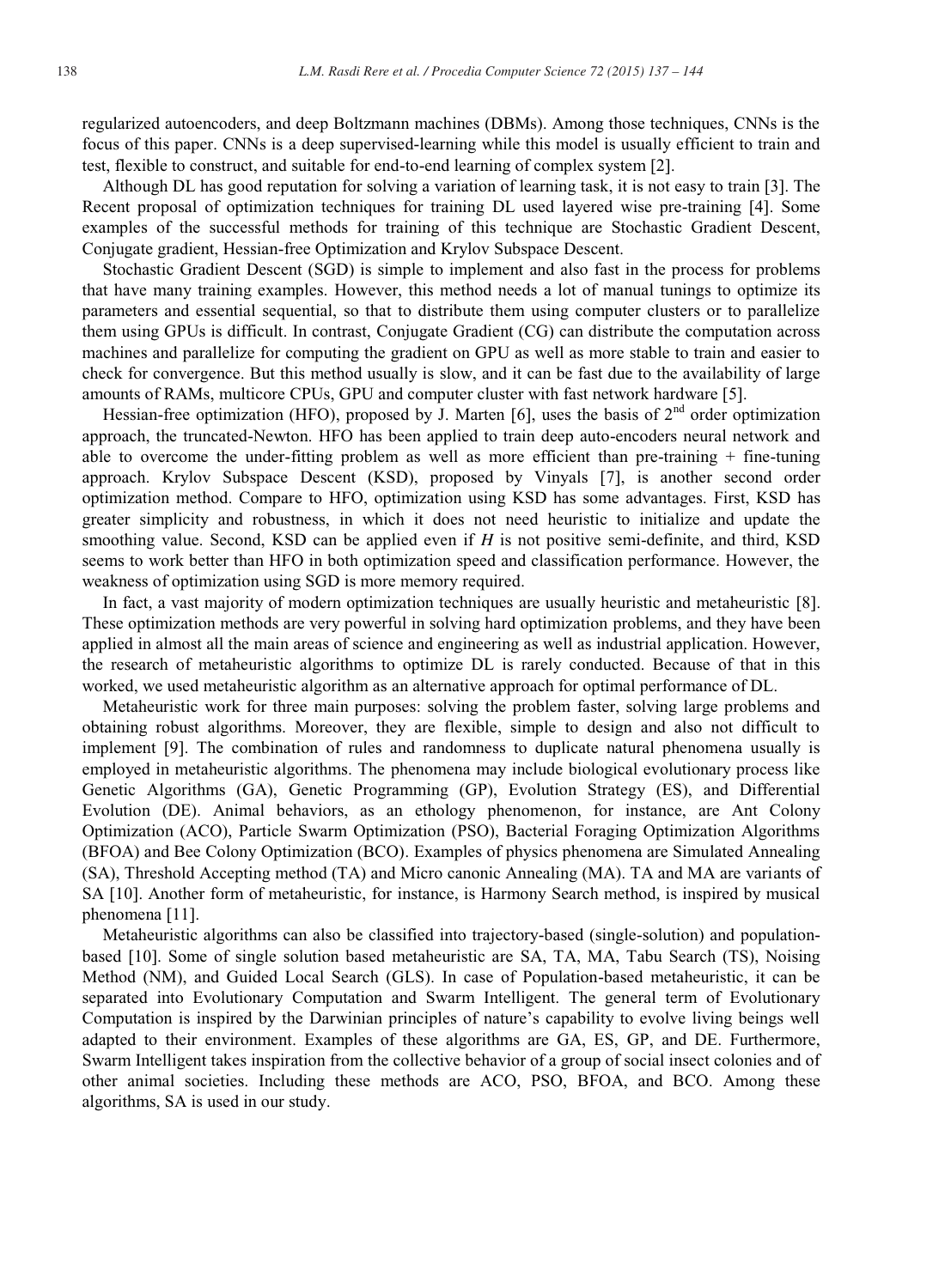SA is a compact and robust technique, which provides excellent solutions to single and multipleobjective optimization problems with a substantial reduction in computation time. The origin of this method is Metropolis Algorithm, in statistical mechanics [9].

Moreover to test the performance of DL based on SA, we used MNIST dataset. This dataset consists of digital images of handwritten and it is separated from the 60,000 training data and the 10,000 testing data. All of the image data have been standardized and centered in the image of fixed size of 28 x 28 pixels. Each of images on the original of this dataset is represented by a value between 0 for black and 255 for white, and anything in between is a different shade of gray [11].

 This paper is organized as follows. Section 1 is introduction. Section 2 gives description of simulated annealing algorithm. Section 3 explains about convolution neural networks. Section 4 describes the proposed methods. Section 5 presents simulation result. Finaly, Section 6 concludes this paper.

#### **2. Simulated Annealing algorithm**

Simulated Annealing (SA) was first proposed by Kirkpatrick et al. [13]. This method is based on the annealing technique to get the ground state of matter, which is the minimal energy of the solid state. In case of growing a single crystal from the melt, the low temperature is not a suitable condition to obtain the ground state of matter. Annealing techniques is an attempt to achieve a low-temperature state by way of melting the substance, and then lowering the temperature slowly; this can spend long times at temperatures around the freezing point. If this is not done, the substance can be outside the limits of equilibrium, and the crystals obtained will have a lot of defects. For the case of glass, crystals will not form a crystalline order, because the condition is metastable, in which its structure is locally optimal.

Boltzmann distribution is a quantitative key of SA method. The following equation gives the probability of any actual state of x

$$
p(x) = e^{\frac{-\Delta f(x)}{kT}}
$$
 (1)

where  $f(x)$  is the configuration of energy, k is Boltzmann's constant, and T is temperature [14]. In case of optimization problem, the standard optimization procedure of SA is given by the following steps:

- *1. Generate initial solution vector:* Choose at a random initial solution  $x_0$  for the system to be optimized, and then calculate the objective function.
- *2. Initialize the temperature*: The initial value of temperature *T* is an important parameter for successful implementation of SA. If the value is too high, then it takes more reduction to converge. If too small, the search process may less than perfect so that the points could potentially global optimum be exceeded.
- 3. *Select a new solution in the neighborhood of the current solution:* A new solution  $x_0 + \Delta x$  is accepted as a new recent solution depending on *T*. The objective function for  $x_0 + \Delta x$  and  $x_0$  are represented by  $f(x_0 + \Delta x)$  and  $f(x_0)$ , respectively.
- *4. Evaluation a new solution*: If  $f(x_0 + \Delta x) \le f(x_0)$ , then  $x_0 + \Delta x$  is accepted and it replaces  $x_0$ , update the existing optimal solution and go to step 6. On the other hand, if  $f(x_0 + \Delta x) > f(x_0)$ ,  $x_0 + \Delta x$  can also be accepted with a probability base on equation (4).
- *5. Decrease the temperature periodically*: For the duration of the search of process, temperature *T* decreases, as a result at the beginning of search, the probability of accepting deteriorating moves is high, and it gradually decreases.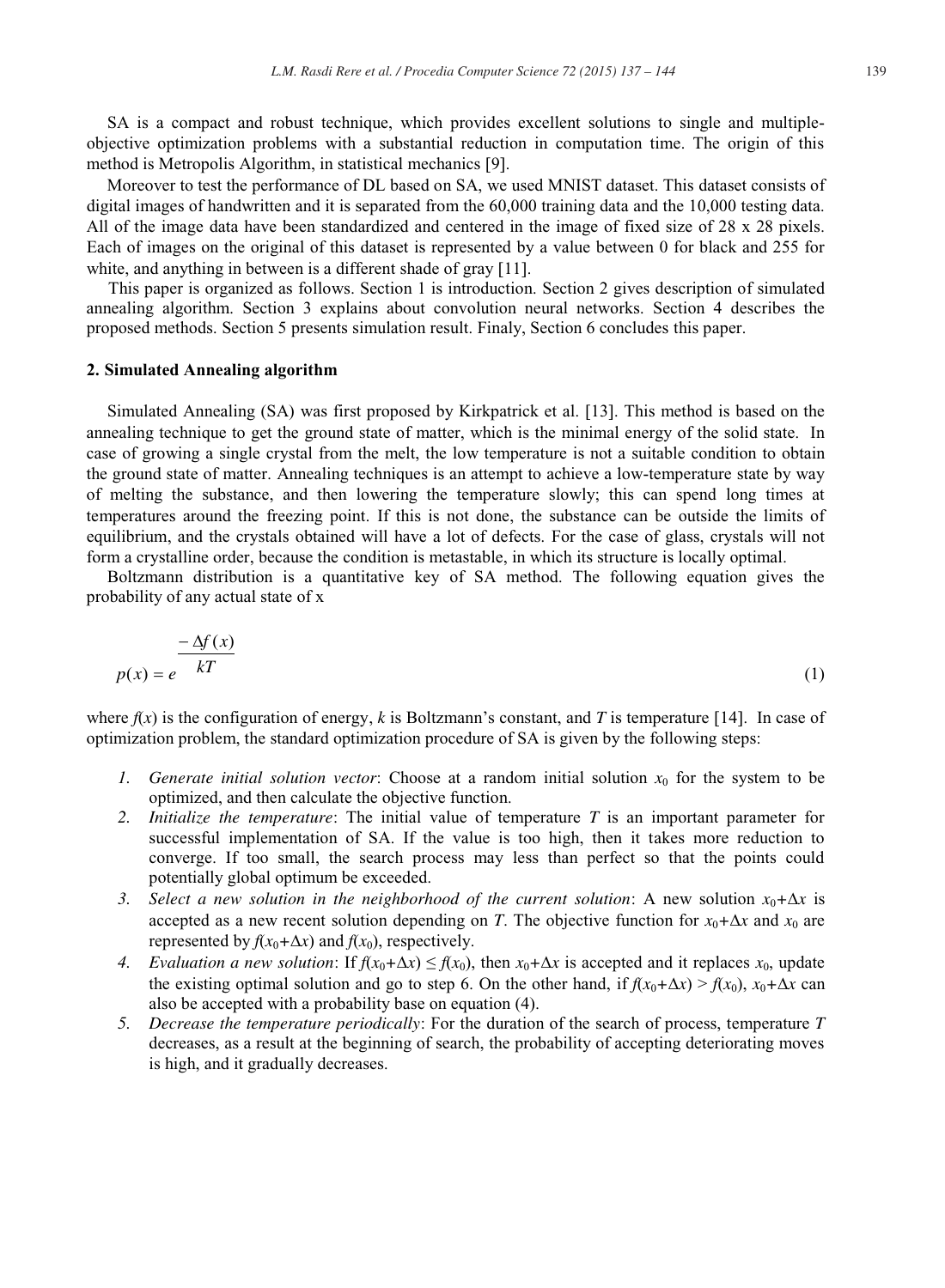*6. Repeat step 2 – 6 until a stopping criterion is met*: The computation is terminated when the termination criterion is satisfied. Otherwise, step 2 until 6 are repeated. The algorithm of SA is presented in Fig. 1.

#### **3. Convolution Neural Network**

**Simulated annealing algorithm**

Convolution Neural Network (CNN) is a variant of Multi-Layer Perceptron (MLP) which is inspired from cat's visual cortex, in particular by the models proposed by Hubel and Wiesel in 1962 [12]. The first computation of this model is found by Fukushima's Neocognitron in 1980, Later in 1989, LeCun *et al* following up on this idea, designed and trained convolution networks using error gradient, obtaining stateof-the-art performance on several pattern recognition tasks [15].

The architecture of original CNN is usually organized in layers of two types: convolution layers and subsampling layers as is shown in Fig. 2 [12]. In this technique, a model trained on a multilevel architecture that consists of several stages. Each stage has input and output in the caller of feature map, which are set in array. Each feature map on the output represents a certain feature extracted at all locations on the input. Where each stage consists of three layers: a layer of the *filter bank*, a layer of *nonlinearity*, and a layer of *feature pooling* [16].

Conceptually, a feature map is found by convolving *k-*th input image with a linier filter. Values of bias term are added and then apply it to the non-linear function. If  $k$ -th feature map at a given layer as  $h^k$ , whose filters are determined by the weights  $W^k$  and bias  $b_k$ , then the feature map  $\hat{h}^k$  is obtained as follow:

$$
h_{ij}^k = \tanh((W^k * x)_{ij} + b_k) \tag{2}
$$

| Sunurated annealing argorithm                                                                  |  |  |  |  |  |  |  |  |
|------------------------------------------------------------------------------------------------|--|--|--|--|--|--|--|--|
| Select the best solution vector $x_0$ to be optimized                                          |  |  |  |  |  |  |  |  |
| Initialize the parameters: temperature T, Boltzmann's constant $k$ , reduction factor $c$<br>2 |  |  |  |  |  |  |  |  |
| while termination criterion is not satisfied do<br>3                                           |  |  |  |  |  |  |  |  |
| for number of new solution<br>4                                                                |  |  |  |  |  |  |  |  |
| Select a new solution: $x_0+\Delta x$                                                          |  |  |  |  |  |  |  |  |
| 7<br>if $f(x_0+\Delta x) > f(x_0)$ then                                                        |  |  |  |  |  |  |  |  |
| $f_{\text{new}} = f(x_0 + \Delta x); \quad x_0 = x_0 + \Delta x$<br>8                          |  |  |  |  |  |  |  |  |
| 9<br>else                                                                                      |  |  |  |  |  |  |  |  |
| 10<br>$\Delta f = f(x_0 + \Delta x) - f(x_0)$                                                  |  |  |  |  |  |  |  |  |
| random $r(0, 1)$<br>11                                                                         |  |  |  |  |  |  |  |  |
| 12<br>if $r > \exp(-\Delta f/kT)$ then                                                         |  |  |  |  |  |  |  |  |
| $f_{\text{new}} = f(x_0 + \Delta x), \quad x_0 = x_0 + \Delta x$<br>13                         |  |  |  |  |  |  |  |  |
| 14<br>else                                                                                     |  |  |  |  |  |  |  |  |
| $f_{\text{new}} = f(x_0),$<br>15                                                               |  |  |  |  |  |  |  |  |
| 16<br>end if                                                                                   |  |  |  |  |  |  |  |  |
| end if<br>17                                                                                   |  |  |  |  |  |  |  |  |
| $f = f_{\text{new}}$                                                                           |  |  |  |  |  |  |  |  |
| Decrease the temperature periodically: $T = c \times T$                                        |  |  |  |  |  |  |  |  |
| end for<br>20                                                                                  |  |  |  |  |  |  |  |  |
| 21 end while                                                                                   |  |  |  |  |  |  |  |  |

#### Fig.1. Pseudo-code for Simulated Annealing algorithm

Another important concept of this CNN is max-pooling, which is a form of non-linear down sampling. The image of input is set into non-overlapping rectangles on max-pooling, and each of subregions like that, its output value is maximum.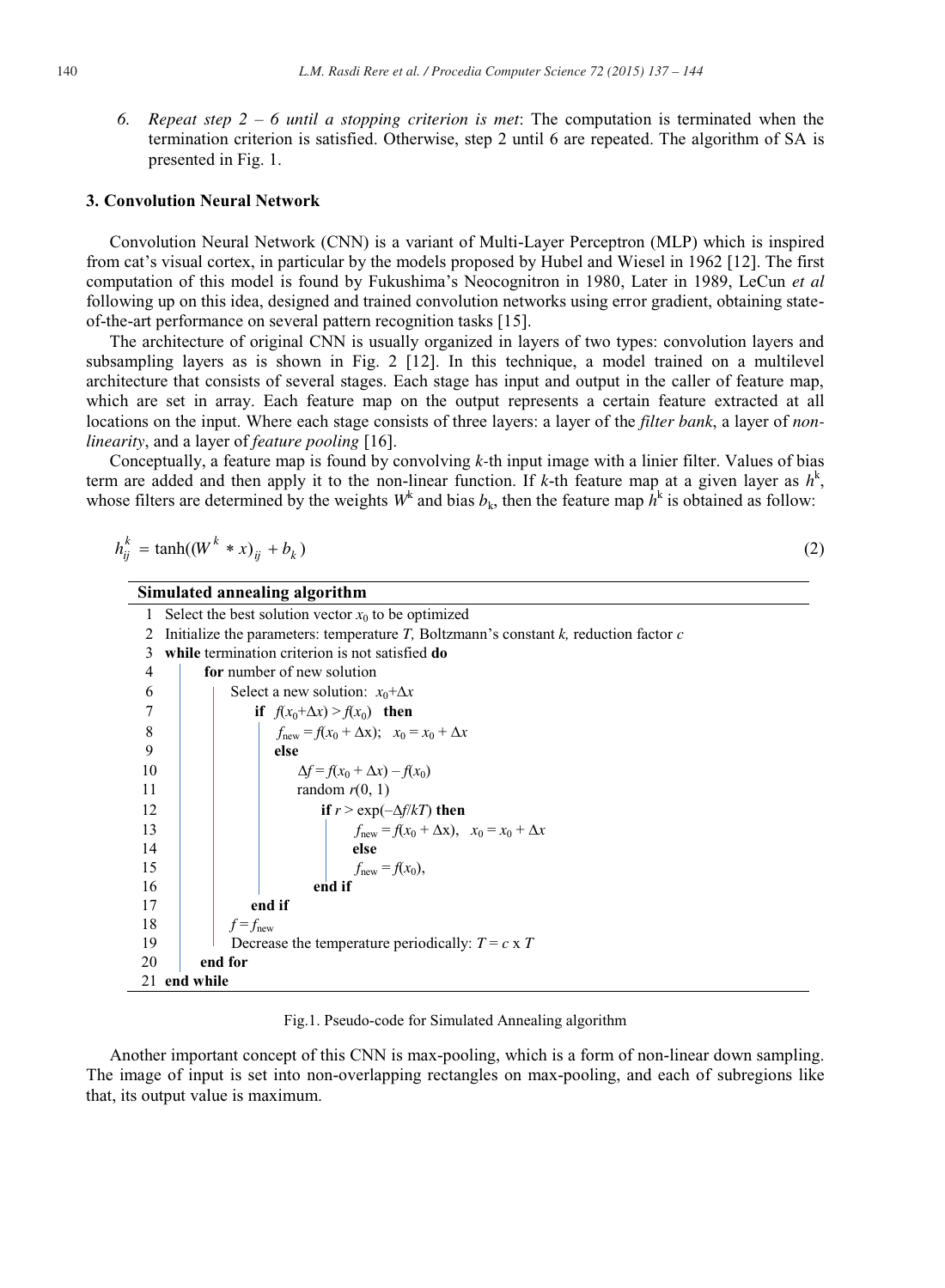

Fig. 2 The architecture of convolution neural network

Max-pooling is convenient in vision for two reasons: it reduces the computational complexity for upper layers, and it provides a form of translation invariance. As max-pooling gives additional robustness to the position, therefore it is a "smart" way to reduce the dimensionality of intermediate representation [11].

#### **4. Design of proposed method**

The design of proposed method uses CNN:  $6c - 2s - 12c - 2s$ . The architecture of this model is shown in Fig.3. The kernel size of 1<sup>st</sup> and 2<sup>nd</sup> convolution layer is 5x5. On the other hand, the scale of 1<sup>st</sup> and 2<sup>nd</sup> subsampling layer is 2. This architecture is developed for MNIST dataset, in which the image size is 28 x 28 with the similar position set in [12].



Fig. 3 Architecture for proposed method

The purpose of using SA to train CNN is to meet certain accuracy requirement and to make the approximation error accuracy and network complexity indicators minimum. These can be done by calculating standard error on the training set and fitness function of vector solution. One of the fitness functions used in this work as follow:

$$
f = \frac{1}{2} \sqrt{\frac{\sum_{i=1}^{R} (o - y)^2}{R}}
$$
 (3)

Where  $\sigma$  is the desired output,  $\gamma$  is the actual output, and  $R$  is the number of training samples. In case of termination criterion, there are two conditions. First is the iteration reaches the specified maximum iteration, and second is the fitness function is less than a particular constant. At this moment, the approximate error accuracy and minimum network complexity indicators have achieved the most optimal state.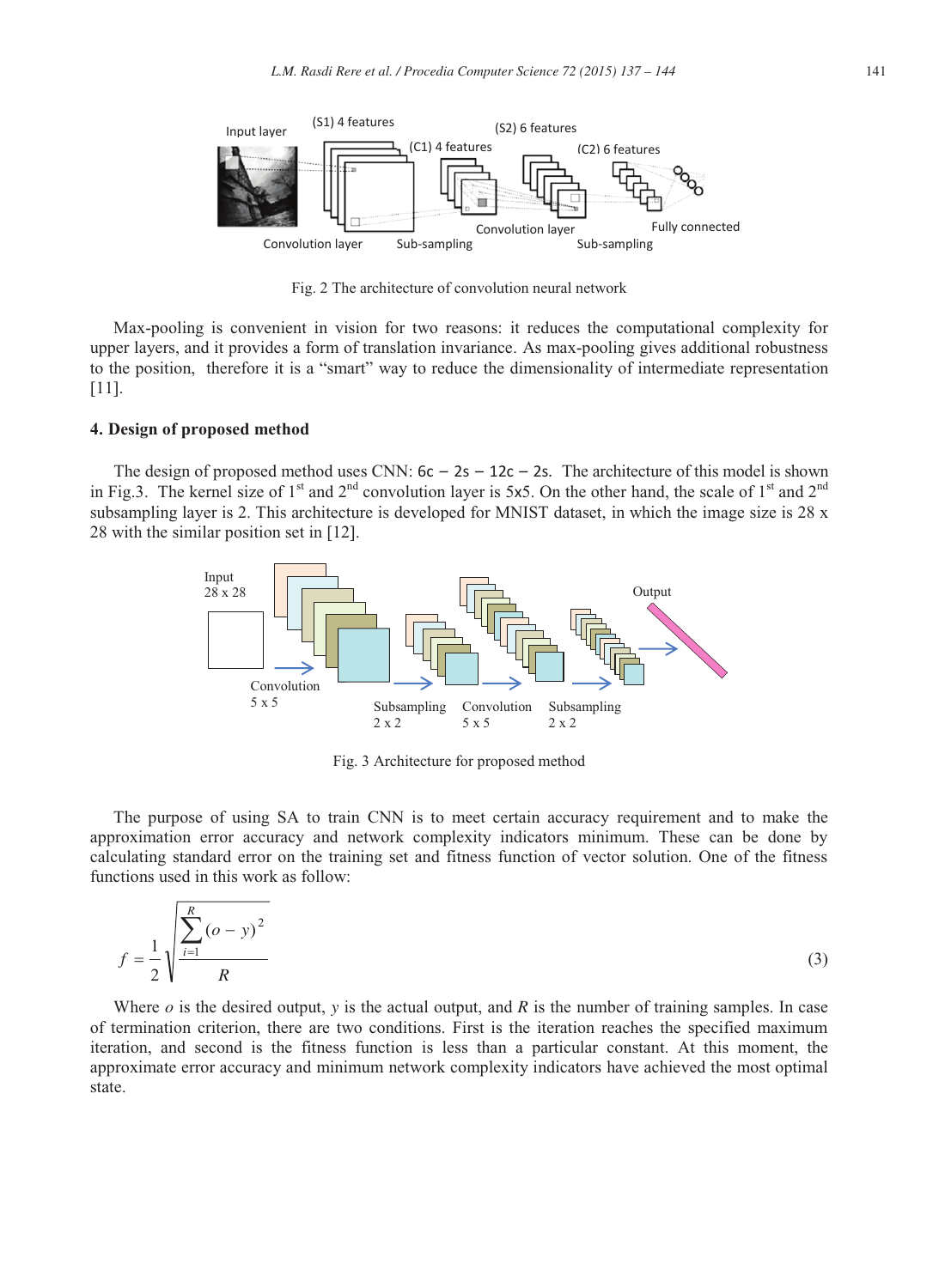Essentially in this proposed method, algorithm of CNN calculates the weights and the bias of the system, and then the results on the last layers are used to compute the lost function, as the best solution vector  $x_0$  to be optimized in SA. Selecting a new solution vector from the neighbourhood of the recent solution is conducted by adding  $\Delta x$  randomly. It is updated depending on the objective function  $f(x_0+\Delta x)$  $< f(x_0)$ , or by Boltzmann distribution on equation (1). When SA algorithm has achieved the best objective function, the value of weights and the bias are updated for all layers of the system. Flowchart of this proposed method is shown in Fig. 4



Fig. 4 Flowchart of SA algorithm for optimal CNN

#### **5. Simulation and results**

The primary concern of simulation in this paper is to improve the performance of original CNN by using SA. The objective is to minimize the error of classification task on MNIST dataset. This dataset is used to test the performance of the methods. Some of the MNIST hands written image datasets are shown in Fig. 5.



Fig. 5 Example of images on MNIST dataset

There are four strategies for implementing CNN and CNN by SA on the MNIST datasets. The first is the original CNN method (cnn). The second is CNN based on SA by neighborhood size 10 (cnnsa10), the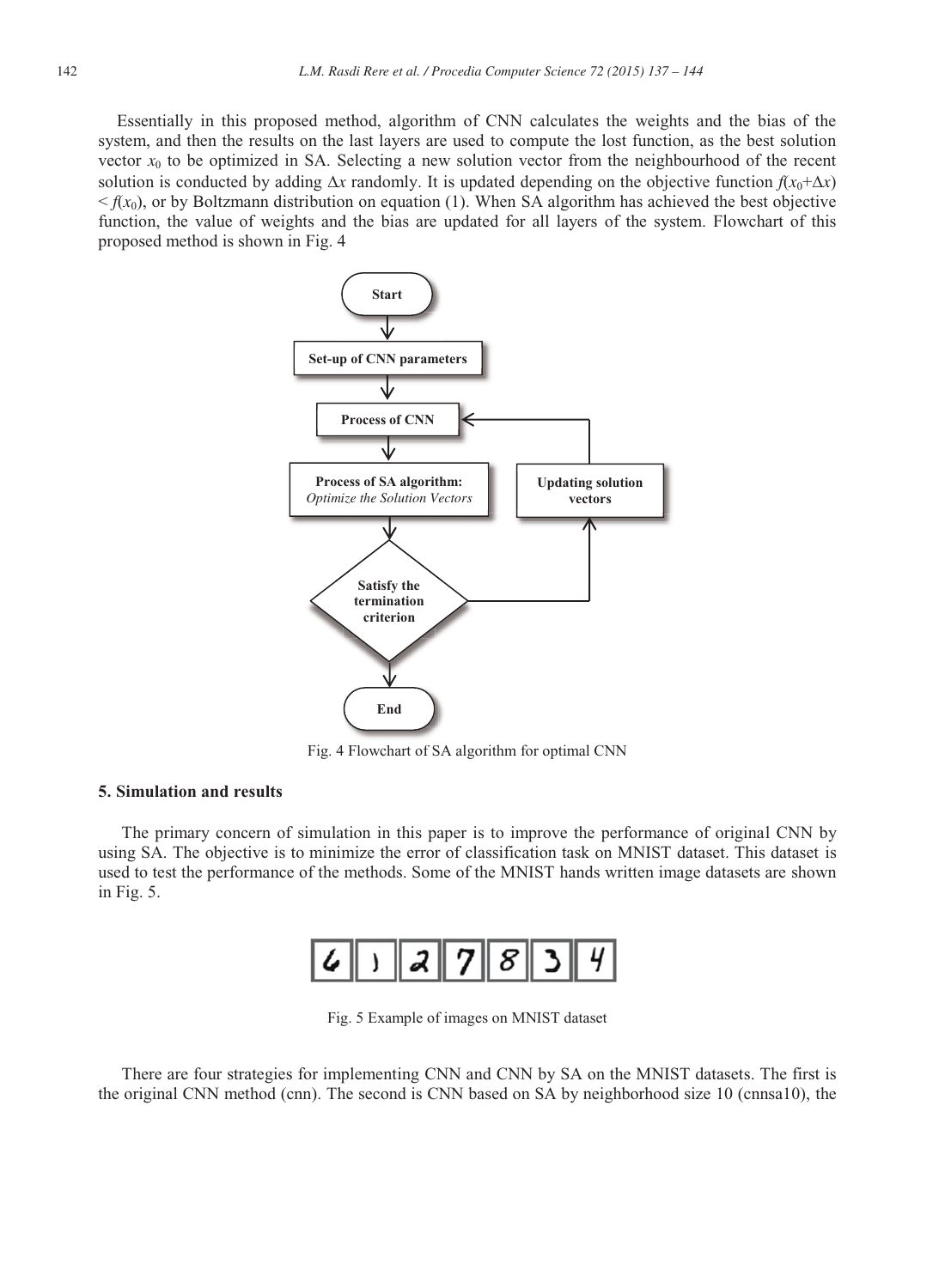third is CNN based on SA by neighborhood size 20 (cnnsa20), and the fourth is CNN based on SA by neighborhood size 50 (cnnsa50). All of the implementation results are summarized in Table 1.

| Methods                           | Number of epochs |       |       |       |       |       |       |       |       |       |
|-----------------------------------|------------------|-------|-------|-------|-------|-------|-------|-------|-------|-------|
|                                   |                  |       |       | 4     |       |       |       |       |       | 10    |
| cnn                               | 88.87            | 92.25 | 93.90 | 94.81 | 95.44 | 96.18 | 96.59 | 96.92 | 97.22 | 97.27 |
| cm <sub>1</sub> S <sub>4</sub> 10 | 89.18            | 92.38 | 94.20 | 95.19 | 95.81 | 96.50 | 96.77 | 97.04 | 97.27 | 97.41 |
| cnnSA20                           | 90.50            | 92.77 | 94.68 | 95.45 | 96.66 | 96.87 | 97.08 | 97.26 | 97.30 | 97.61 |
| cmSAS0                            | 91.10            | 94.16 | 95.49 | 96.20 | 96.91 | 96.99 | 97.33 | 97.42 | 97.40 | 97.71 |

Table 1. Performance comparison of cnn, cnnSA10, cnnSA20 and cnnSA50 in terms of accuracy

Demonstration of the performance of implementation CNN and CNN by SA on MNIST dataset are given in Fig. 6. In general, the simulation results show that percentage accuracy or error of CNN by SA is better than the original CNN. The CNN by SA with neighborhood size 50 (cnnSA50) is better than cnnSA10 as well as cnnSA20.



Fig. 6 Simulation results of cnn, cnnSA10, cnnSA20 and cnnSA50

In case of computation time for all methods are shown in Fig. 7. Illustration from this chart shows that the original CNN (cnn) is better that CNN by SA and the time will be increased by increasing the size of the neighborhood on SA.



Fig. 7 Computation time for cnn, cnnSA10, cnnSA20 and cnnSA50